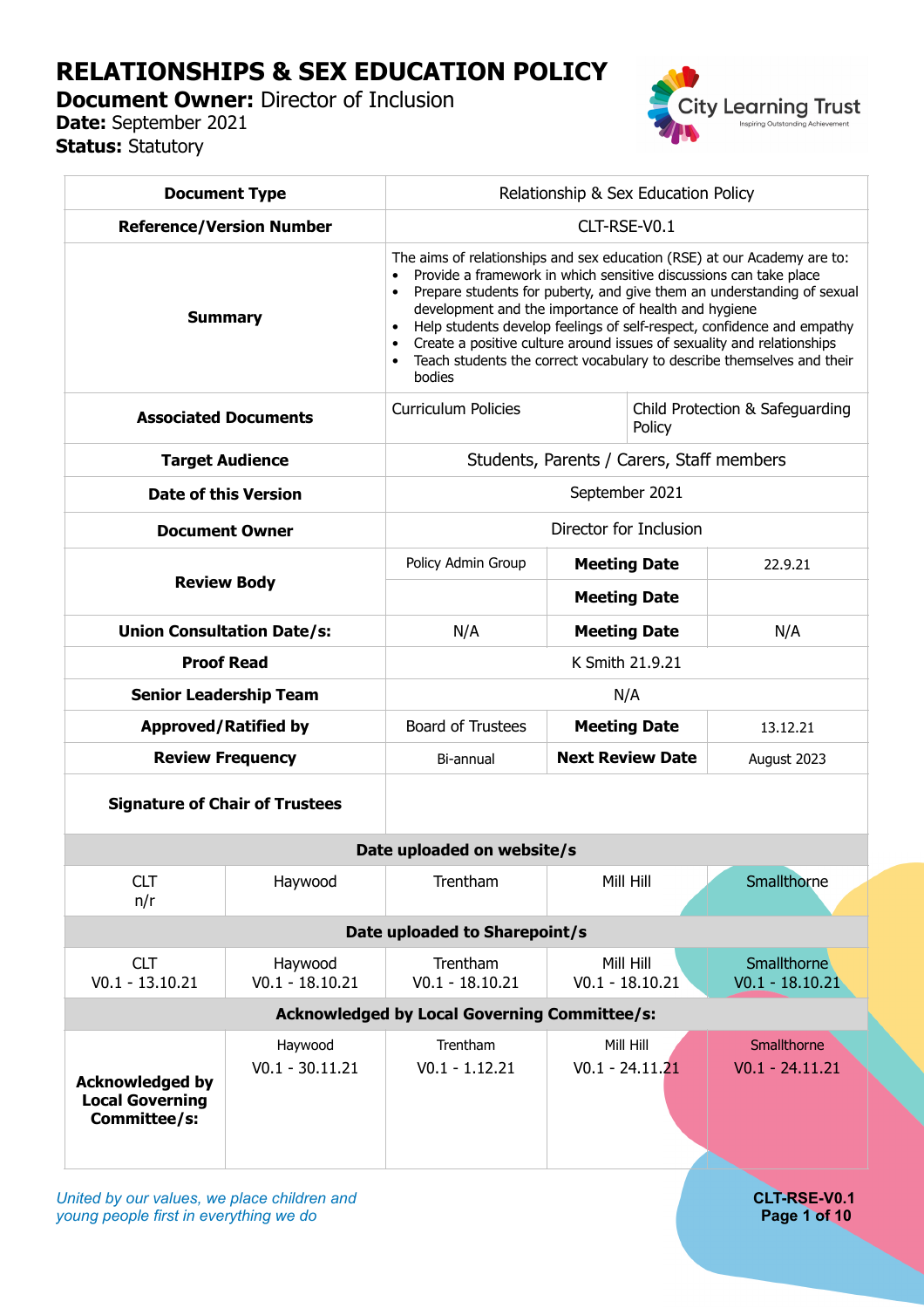## <span id="page-1-0"></span>**VERSION CONTROL**

| <b>Version No:</b> | <b>Type of change</b> | <b>Date</b> | <b>Revisions from previous version</b> |
|--------------------|-----------------------|-------------|----------------------------------------|
| 0.1                | New Document          | Sept 2021   | New Policy                             |
|                    |                       |             |                                        |
|                    |                       |             |                                        |
|                    |                       |             |                                        |



*United by our values, we place children and* **CLT-RSE-V0.1** *young people first in everything we do* **Page 2 of 10**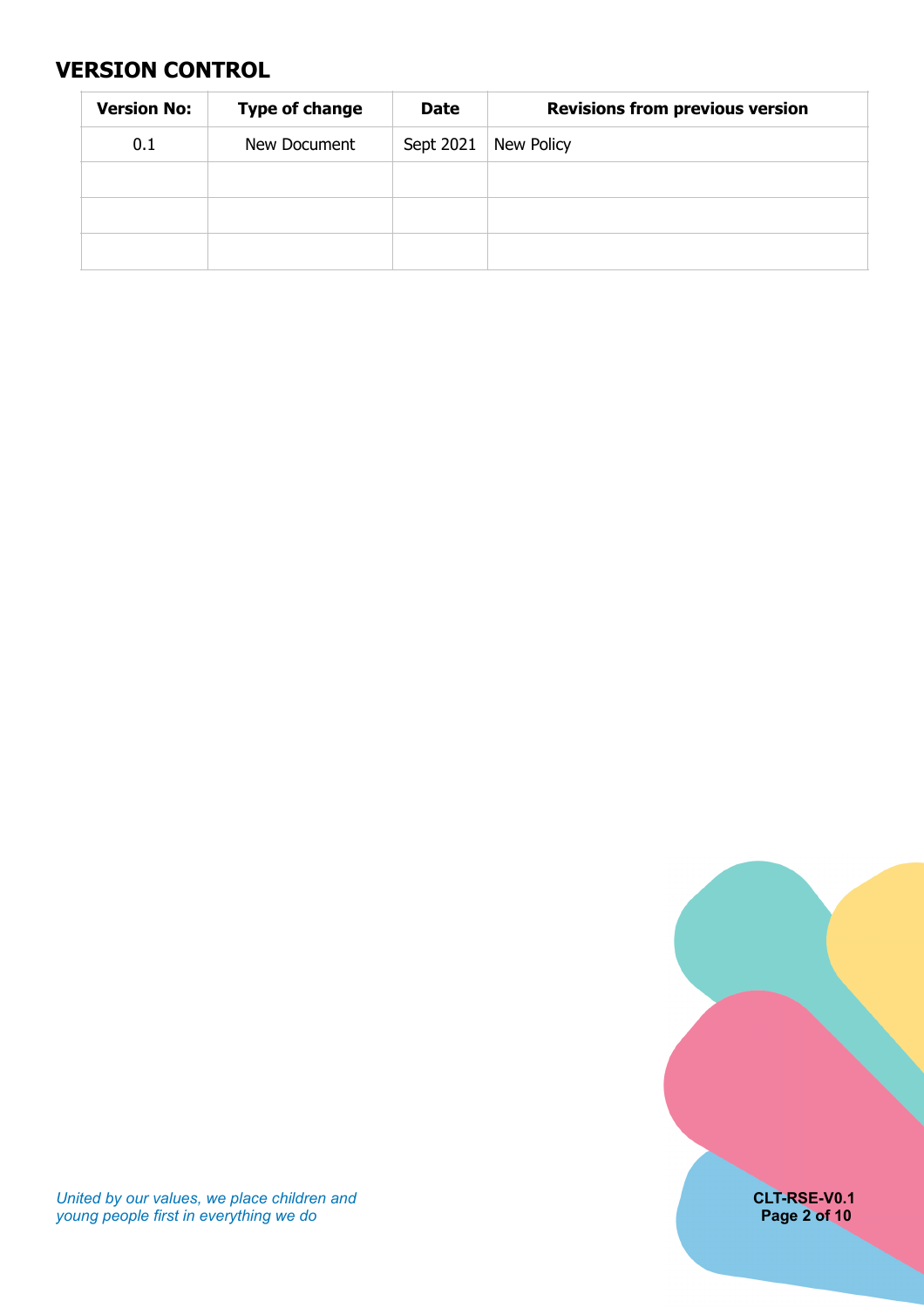# **TABLE OF CONTENTS**

|    | <b>VERSION CONTROL</b>                | 2              |
|----|---------------------------------------|----------------|
| 1. | <b>STATUS</b>                         | 4              |
| 2. | <b>AIMS</b>                           | 4              |
|    | 3. STATUTORY REQUIREMENTS             | 4              |
| 4. | POLICY DEVELOPMENT                    | $\overline{4}$ |
| 5. | <b>DEFINITION</b>                     | 4              |
| 6. | <b>CURRICULUM</b>                     | 5              |
| 7. | <b>DELIVERY</b>                       | 5              |
| 8. | ROLES AND RESPONSIBILITIES            | 5              |
|    | 9. PARENTS / CARERS RIGHT TO WITHDRAW | 6              |
|    | 10. TRAINING                          | 6              |
|    | 11. MONITORING ARRANGEMENTS           | 6              |
|    | APPENDIX A: PRIMARY CURRICULUM        | 7              |
|    | APPENDIX B: SECONDARY CURRICULUM      | 9              |

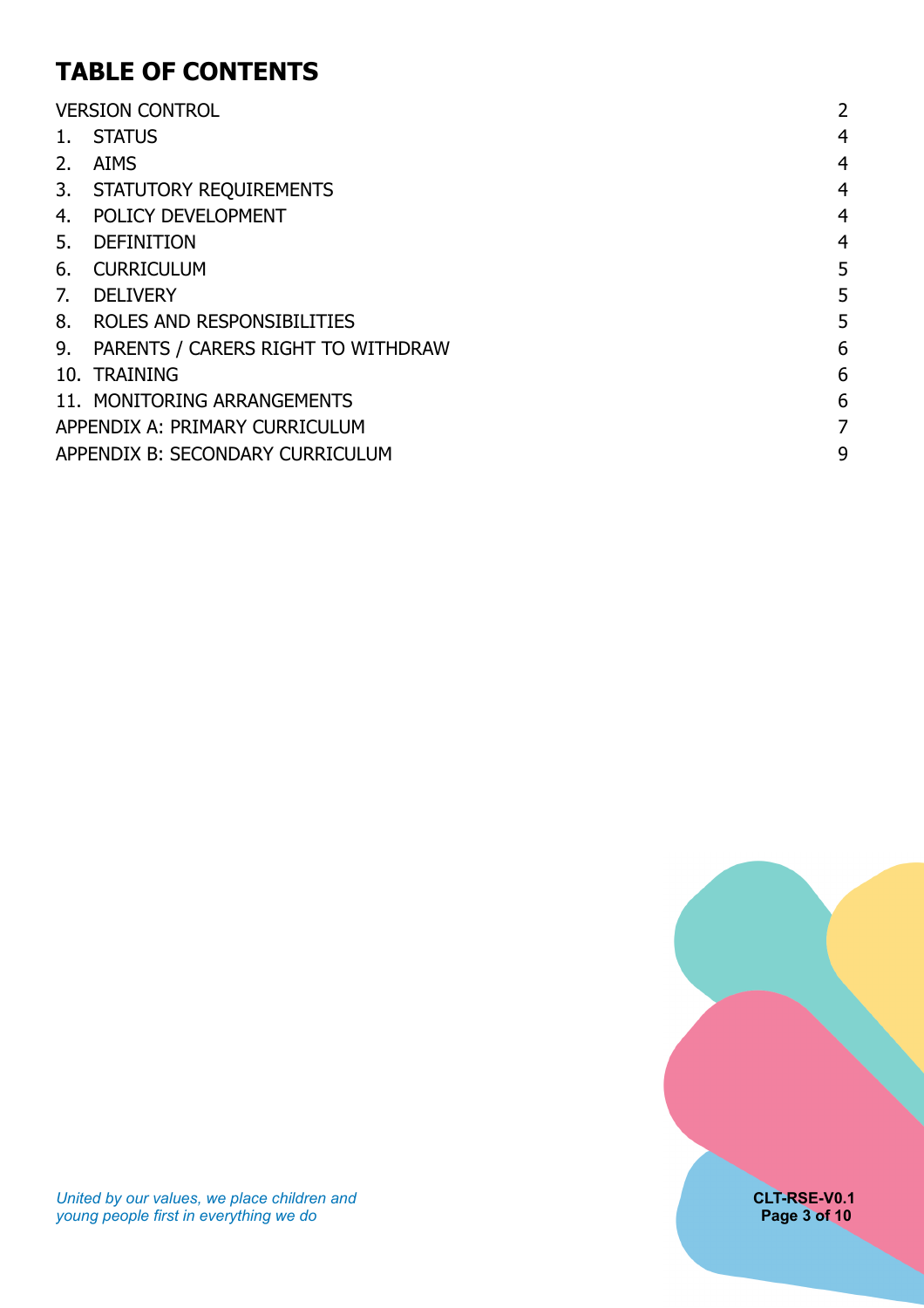## <span id="page-3-0"></span>**1. STATUS**

a. Statutory

## **2. AIMS**

- <span id="page-3-1"></span>a. The aims of relationships and sex education (RSE) at our Academy are to:
	- i. Provide a framework in which sensitive discussions can take place
	- ii. Prepare students for puberty, and give them an understanding of sexual development and the importance of health and hygiene
	- iii. Help students develop feelings of self-respect, confidence and empathy
	- iv. Create a positive culture around issues of sexuality and relationships
	- v. Teach students the correct vocabulary to describe themselves and their bodies

# **3. STATUTORY REQUIREMENTS**

- <span id="page-3-2"></span>a. At the City Learning Trust Primary Academies, we must:
	- i. Provide relationships education to all students as per section 34 of the Children and Social work act 2017.
	- ii. Offer all students a curriculum that is similar to the National Curriculum including requirements to teach Science which would include the elements of sex education contained in the science curriculum.
	- iii. In teaching RSE, we are required by our funding agreements to have regard to guidance issued by the secretary of state as outlined in section 403 of the Education Act 1996.
- b. At the City Learning Trust Secondary Academies, we must:
	- i. Provide RSE to all students as per section 34 of the Children and Social work act 2017.
	- ii. In teaching RSE, we are required by our funding agreements to have regard to guidance issued by the secretary of state as outlined in section 403 of the Education Act 1996.
- <span id="page-3-3"></span>c. The City Learning Trust Academies deliver RSHE as outlined in this policy.

## **4. POLICY DEVELOPMENT**

- a. This policy has been developed in consultation with staff, students and parents. The consultation and policy development process involved the following steps:
	- i. Review a member of staff pulled together all relevant information including relevant national and local guidance
	- ii. Staff consultation all Academy staff were given the opportunity to look at the policy and make recommendations
	- iii. Parent/stakeholder consultation parents and any interested parties were invited to complete a survey based on this policy.
	- iv. Pupil consultation we investigated what exactly students want from their RSE
	- v. Ratification once amendments were made, the policy was shared with Governors and ratified

## **5. DEFINITION**

- <span id="page-3-4"></span>a. RSE is about the emotional, social and cultural development of students, and involves learning about relationships, healthy lifestyles, diversity and personal identity.
- b. Topics such as sexual health are covered in the Secondary Academies only.
- c. RSE involves a combination of sharing information, and exploring issues and values.
- d. RSE is not about the promotion of sexual activity

### **United by our values, we place children and <b>CLT-RSE-V0.1 CLT-RSE-V0.1** *young people first in everything we do* **Page 4 of 10**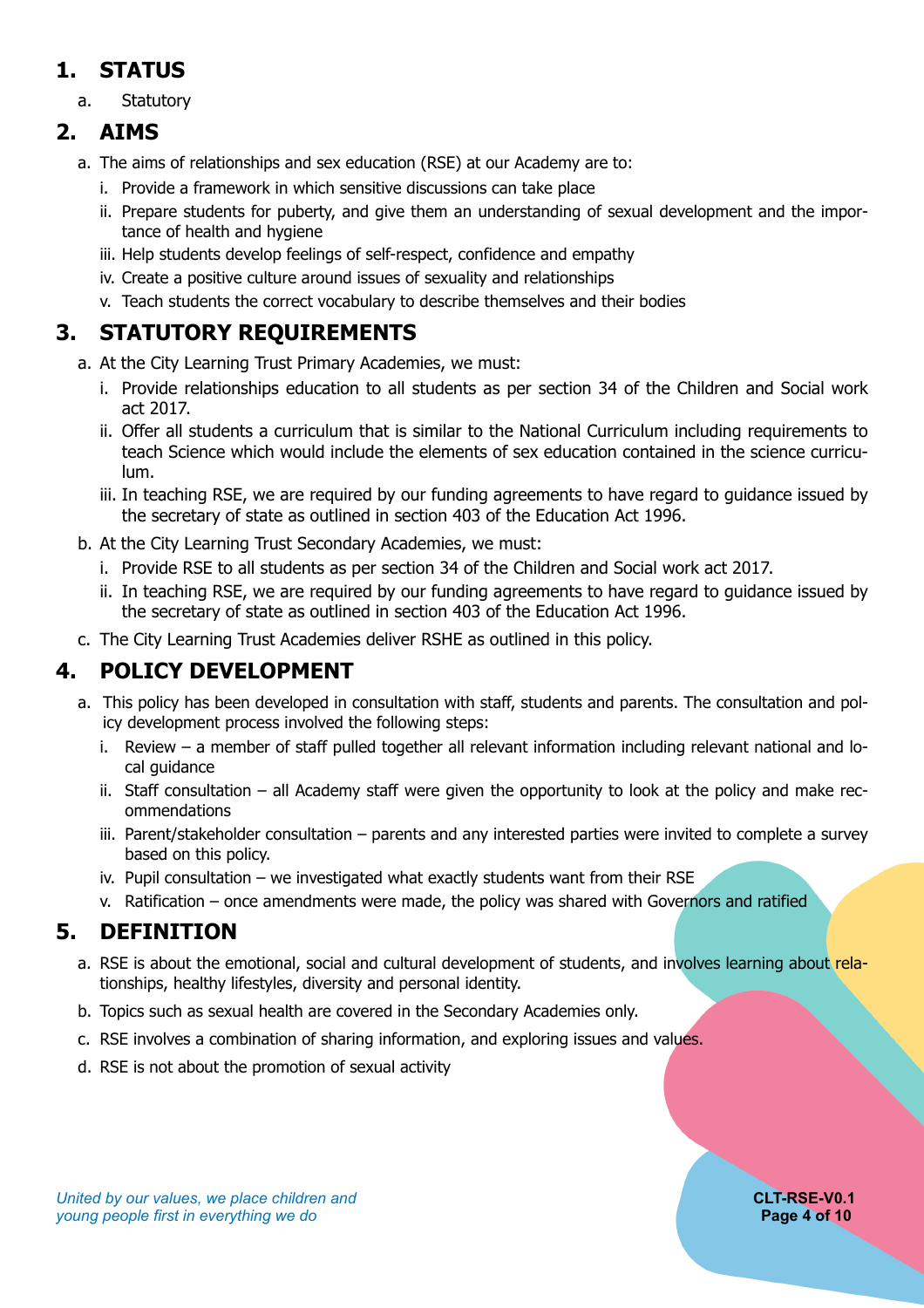# **6. CURRICULUM**

- <span id="page-4-0"></span>a. Our curriculum is set out as per Appendix A but we may need to adapt it as and when necessary.
- b. The Academies have developed the curriculum in consultation with parents, students and staff, taking into account the age, needs and feelings of students. If students ask questions outside the scope of this policy, teachers will respond in an appropriate manner so they are fully informed and don't seek answers online.
- c. Primary sex education will focus on:
	- i. Preparing boys and girls for the changes that adolescence brings
	- ii. How a baby is conceived and born

## **7. DELIVERY**

- <span id="page-4-1"></span>a. RSE is taught within the personal, social, health and economic (PSHE) education curriculum. Biological aspects of RSE are taught within the science curriculum, and other aspects are included in religious education (RE).
- b. Within the Primary Academies relationships education focuses on teaching the fundamental building blocks and characteristics of positive relationships including:
	- i. Families and people who care for me
	- ii. Caring friendships
	- iii. Respectful relationships
	- iv. Online relationships
	- v. Being safe
- c. Within the Secondary Academies relationships RSE focuses on giving young people the information they need to help them develop healthy, nurturing relationships of all kinds including:
	- i. Families
	- ii. Respectful relationships, including friendships
	- iii. Online and media
	- iv. Being safe
	- v. Intimate and sexual relationships, including sexual health
- d. These areas of learning are taught within the context of family life taking care to ensure that there is no stigmatisation of children based on their home circumstances (families can include single parent families, LGBT parents, families headed by grandparents, adoptive parents, foster parents/carers amongst other structures) along with reflecting sensitively that some children may have a different structure of support around them (for example: looked after children or young carers).

## <span id="page-4-2"></span>**8. ROLES AND RESPONSIBILITIES**

### **8.1 The Local Governing Committee**

a. The Local Governing Committee will approve the RSE policy, and hold the Headteacher / Principal to account for its implementation.

### **8.2 The Headteacher / Principal**

a. The Headteacher/Principal is responsible for ensuring RSE is taught consistently across the Academy, and for managing requests to withdraw students from non-statutory/non-science components of RSE.

### **8.3 Staff Members**

- a. Staff are responsible for:
	- i. delivering RSE in a sensitive way
	- ii. modelling positive attitudes to RSE
	- iii. monitoring progress
	- iv. responding to the needs of individual students

### **8.4 Students**

a. Students are expected to engage fully in RSE and, when discussing issues related to RSE, treat others with respect and sensitivity.

**United by our values, we place children and <b>CLT-RSE-V0.1 CLT-RSE-V0.1** *young people first in everything we do* **Page 5 of 10**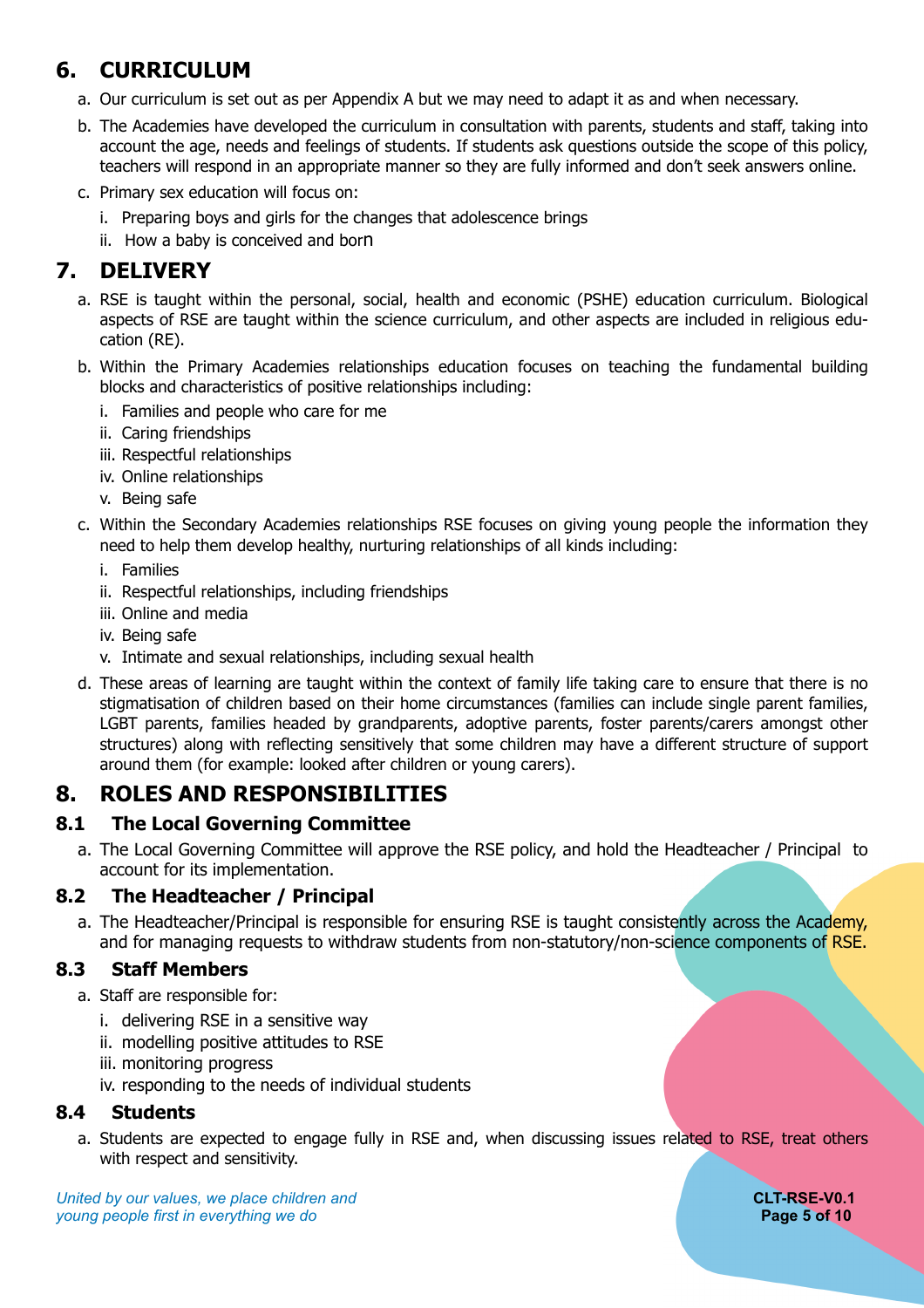# **9. PARENTS / CARERS RIGHT TO WITHDRAW**

- <span id="page-5-0"></span>a. Within the Primary Academies parents / carers do not have the right to withdraw their children from relationships education.
- b. Parents have the right to withdraw their children from the non-statutory/non-science components of sex education within RSE.
- c. Requests for withdrawal should be put in writing addressed to the Headteacher / Principal.
- d. Alternative work will be given to students who are withdrawn from the non-statutory components.
- e. Within the Secondary Academies, parents / carers have the right to withdraw their children from the nonstatutory/non-science components of sex education within RSE up to and until 3 terms before the child turns 16. After this point, if the child wishes to receive sex education rather than being withdrawn, the Academy will arrange this.
- <span id="page-5-1"></span>f. Requests for withdrawal should be put in writing to the Headteacher / Principal.

## **10. TRAINING**

- a. Staff are trained on the delivery of RSE as part of their induction and it is included in our continuing professional development offer.
- b. The Headteacher / Principal will also invite visitors from outside the Academy, such as Academy nurses or other health / wellbeing professionals, to provide support and training to staff teaching RSE.

## **11. MONITORING ARRANGEMENTS**

- <span id="page-5-2"></span>a. The delivery of RSE is monitored by the Headteacher / Principal.
- b. Students' development in RSE is monitored by class teachers as part of our internal assessment systems.
- c. This policy will be reviewed by the Director of Inclusion at least bi-annually. At every review, the policy will be approved by the Trustee Board.

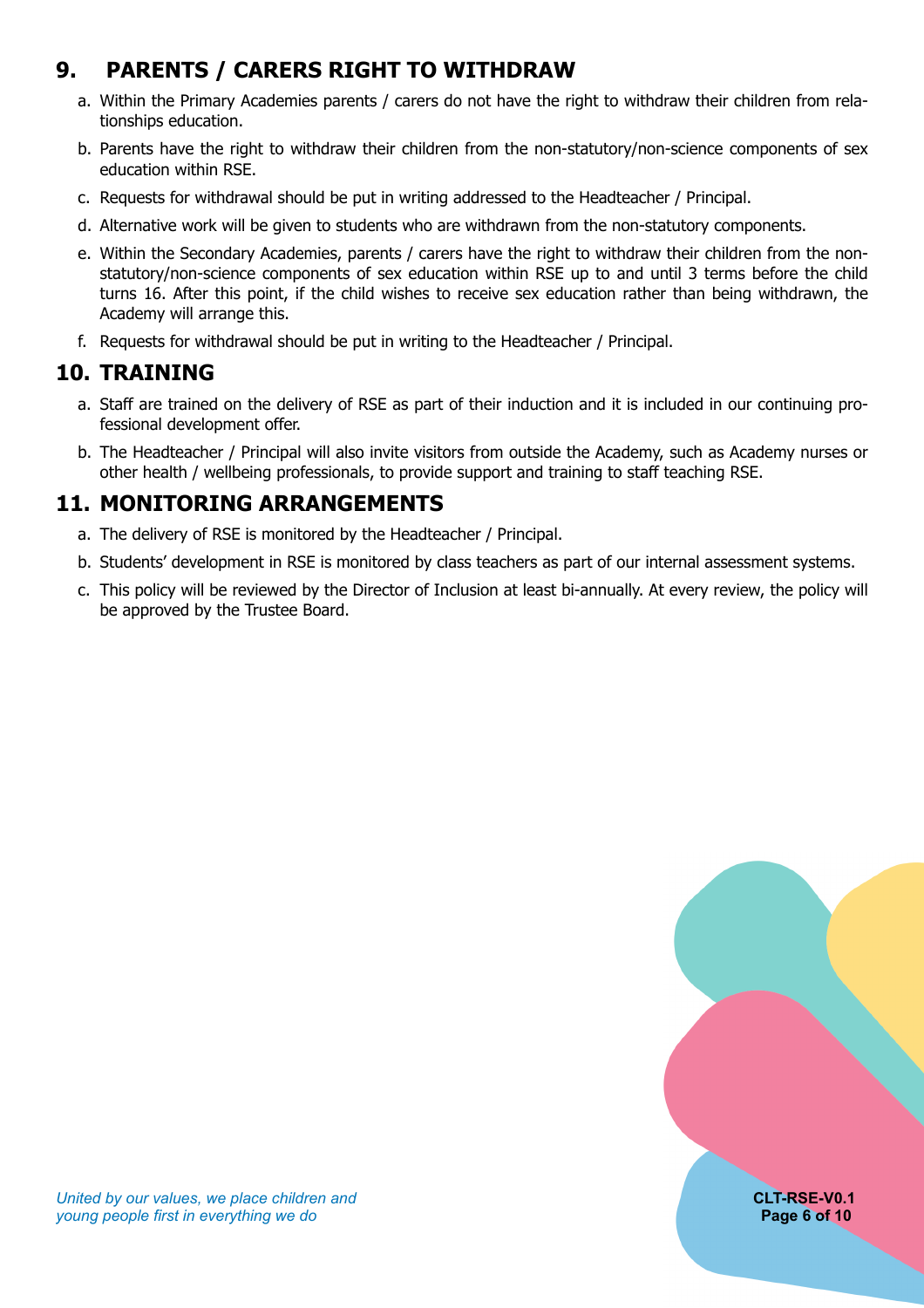# <span id="page-6-0"></span>**APPENDIX A: PRIMARY CURRICULUM**

By the end of Primary Academy, students should know:

| <b>TOPIC</b>                                | <b>STUDENTS SHOULD KNOW:</b>                                                                                                                                                                                                                                                                                                                                                                                                                                                                                                                                                                                                                                                                                                                                                                                                                                                                                                                                                                                                                                                                        |
|---------------------------------------------|-----------------------------------------------------------------------------------------------------------------------------------------------------------------------------------------------------------------------------------------------------------------------------------------------------------------------------------------------------------------------------------------------------------------------------------------------------------------------------------------------------------------------------------------------------------------------------------------------------------------------------------------------------------------------------------------------------------------------------------------------------------------------------------------------------------------------------------------------------------------------------------------------------------------------------------------------------------------------------------------------------------------------------------------------------------------------------------------------------|
| Families and<br>people who<br>care about me | a. That families are important for children growing up because they can give love, security and<br>stability<br>b. The characteristics of healthy family life, commitment to each other, including in times of<br>difficulty, protection and care for children and other family members, the importance of<br>spending time together and sharing each other's lives<br>c. That others' families, either in Academy or in the wider world, sometimes look different from<br>their family, but that they should respect those differences and know that other children's<br>families are also characterised by love and care<br>d. That stable, caring relationships, which may be of different types, are at the heart of happy<br>families, and are important for children's security as they grow up<br>e. That marriage represents a formal and legally recognised commitment of two people to<br>each other which is intended to be lifelong<br>f. How to recognise if family relationships are making them feel unhappy or unsafe, and how<br>to seek help or advice from others if needed      |
| Caring friend-<br>ships                     | a. How important friendships are in making us feel happy and secure, and how people choose<br>and make friends<br>b. The characteristics of friendships, including mutual respect, truthfulness, trustworthiness,<br>loyalty, kindness, generosity, trust, sharing interests and experiences and support with prob-<br>lems and difficulties<br>c. That healthy friendships are positive and welcoming towards others, and do not make oth-<br>ers feel lonely or excluded<br>d. That most friendships have ups and downs, and that these can often be worked through so<br>that the friendship is repaired or even strengthened, and that resorting to violence is never<br>right<br>e. How to recognise who to trust and who not to trust, how to judge when a friendship is mak-<br>ing them feel unhappy or uncomfortable, managing conflict, how to manage these situ-<br>ations and how to seek help or advice from others, if needed                                                                                                                                                         |
| Respectful rela-<br>tionships               | a. The importance of respecting others, even when they are very different from them (for ex-<br>ample, physically, in character, personality or backgrounds), or make different choices or<br>have different preferences or beliefs<br>b. Practical steps they can take in a range of different contexts to improve or support respect-<br>ful relationships<br>c. The conventions of courtesy and manners<br>d. The importance of self-respect and how this links to their own happiness<br>e. That in Academy and in wider society they can expect to be treated with respect by others,<br>and that in turn they should show due respect to others, including those in positions of au-<br>thority<br>f. About different types of bullying (including cyberbullying), the impact of bullying, responsib-<br>ilities of bystanders (primarily reporting bullying to an adult) and how to get help<br>g. What a stereotype is, and how stereotypes can be unfair, negative or destructive<br>h. The importance of permission-seeking and giving in relationships with friends, peers and<br>adults |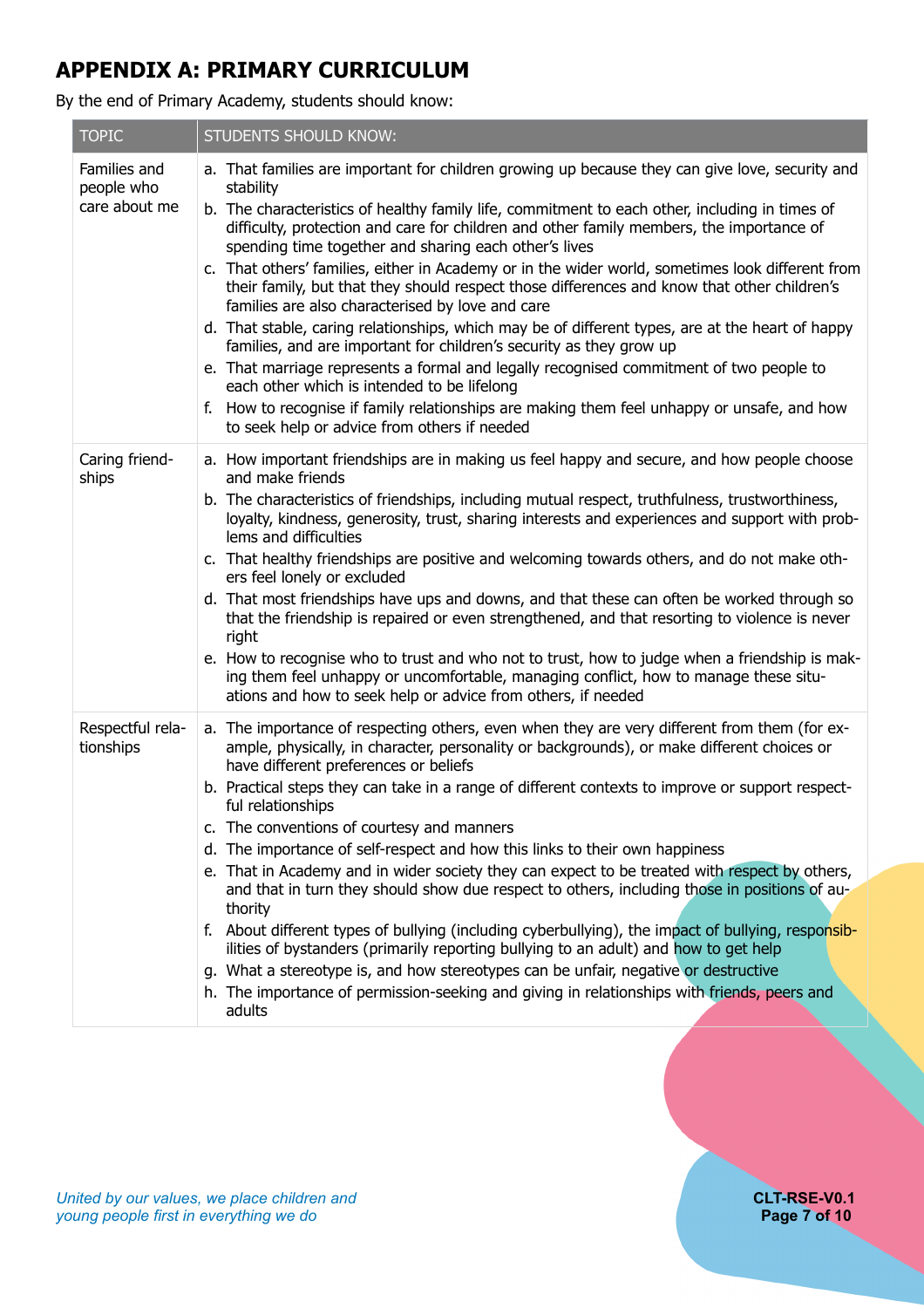| <b>TOPIC</b>              | <b>STUDENTS SHOULD KNOW:</b>                                                                                                                                                                                                                                                                                                                                                                                                                                                                                                                                                                                                                                                                                                                                                                                                                                                                                                                                            |
|---------------------------|-------------------------------------------------------------------------------------------------------------------------------------------------------------------------------------------------------------------------------------------------------------------------------------------------------------------------------------------------------------------------------------------------------------------------------------------------------------------------------------------------------------------------------------------------------------------------------------------------------------------------------------------------------------------------------------------------------------------------------------------------------------------------------------------------------------------------------------------------------------------------------------------------------------------------------------------------------------------------|
| Online relation-<br>ships | a. That people sometimes behave differently online, including by pretending to be someone<br>they are not<br>b. That the same principles apply to online relationships as to face-to face relationships, includ-<br>ing the importance of respect for others online including when we are anonymous<br>c. The rules and principles for keeping safe online, how to recognise risks, harmful content and<br>contact, and how to report them<br>d. How to critically consider their online friendships and sources of information including<br>awareness of the risks associated with people they have never met<br>e. How information and data is shared and used online                                                                                                                                                                                                                                                                                                 |
| Being safe                | a. What sorts of boundaries are appropriate in friendships with peers and others (including in a<br>digital context)<br>b. About the concept of privacy and the implications of it for both children and adults; includ-<br>ing that it is not always right to keep secrets if they relate to being safe<br>c. That each person's body belongs to them, and the differences between appropriate and in-<br>appropriate or unsafe physical, and other, contact<br>d. How to respond safely and appropriately to adults they may encounter (in all contexts, in-<br>cluding online) whom they do not know<br>e. How to recognise and report feelings of being unsafe or feeling bad about any adult<br>f. How to ask for advice or help for themselves or others, and to keep trying until they are<br>heard<br>g. How to report concerns or abuse, and the vocabulary and confidence needed to do so<br>h. Where to get advice e.g. family, Academy and/or other sources |

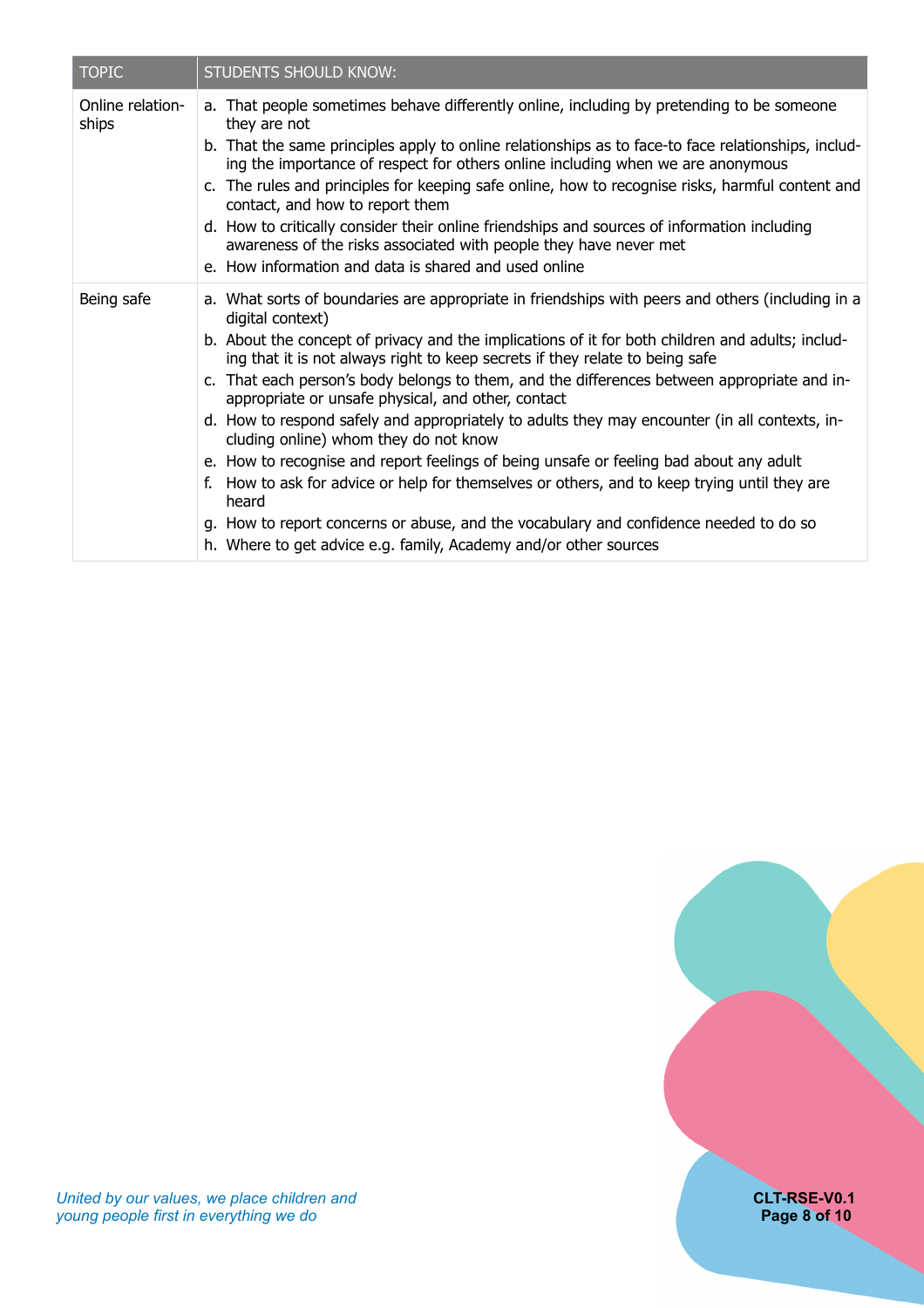# <span id="page-8-0"></span>**APPENDIX B: SECONDARY CURRICULUM**

By the end of Secondary Academy, students should know:

| <b>TOPIC</b>                                             | <b>STUDENTS SHOULD KNOW</b>                                                                                                                                                                                                                                                                                                                                                                                                                                                                                                                                                                                                                                                                                                                                                                                                                                                                                                                                                                                                                                                                                                                                                                                                                                                                                                                                                                                                                                                                                                                                                                    |
|----------------------------------------------------------|------------------------------------------------------------------------------------------------------------------------------------------------------------------------------------------------------------------------------------------------------------------------------------------------------------------------------------------------------------------------------------------------------------------------------------------------------------------------------------------------------------------------------------------------------------------------------------------------------------------------------------------------------------------------------------------------------------------------------------------------------------------------------------------------------------------------------------------------------------------------------------------------------------------------------------------------------------------------------------------------------------------------------------------------------------------------------------------------------------------------------------------------------------------------------------------------------------------------------------------------------------------------------------------------------------------------------------------------------------------------------------------------------------------------------------------------------------------------------------------------------------------------------------------------------------------------------------------------|
| <b>Families</b>                                          | a. That there are different types of committed, stable relationships<br>b. How these relationships might contribute to human happiness and their importance for bring-<br>ing up children<br>c. What marriage is, including their legal status e.g. that marriage carries legal rights and pro-<br>tections not available to couples who are cohabiting or who have married, for example, in an<br>unregistered religious ceremony<br>d. Why marriage is an important relationship choice for many couples and why it must be freely<br>entered into<br>e. The characteristics and legal status of other types of long-term relationships<br>f. The roles and responsibilities of parents with respect to raising of children, including the char-<br>acteristics of successful parenting<br>g. How to: determine whether other children, adults or sources of information are trustworthy:<br>judge when a family, friend, intimate or other relationship is unsafe (and to recognise this in<br>others' relationships); and, how to seek help or advice, including reporting concerns about<br>others, if needed                                                                                                                                                                                                                                                                                                                                                                                                                                                                             |
| Respectful<br>relationships,<br>including<br>friendships | a. The characteristics of positive and healthy friendships (in all contexts, including online) includ-<br>ing: trust, respect, honesty, kindness, generosity, boundaries, privacy, consent and the man-<br>agement of conflict, reconciliation and ending relationships. This includes different (non-sexu-<br>al) types of relationship<br>b. Practical steps they can take in a range of different contexts to improve or support respectful<br>relationships<br>c. How stereotypes, in particular stereotypes based on sex, gender, race, religion, sexual orient-<br>ation or disability, can cause damage (e.g. how they might normalise non-consensual beha-<br>viour or encourage prejudice)<br>d. That in Academy and in wider society they can expect to be treated with respect by others,<br>and that in turn they should show due respect to others, including people in positions of au-<br>thority and due tolerance of other people's beliefs<br>e. About different types of bullying (including cyberbullying), the impact of bullying, responsibil-<br>ities of bystanders to report bullying and how and where to get help<br>f. That some types of behaviour within relationships are criminal, including violent behaviour<br>and coercive control<br>g. What constitutes sexual harassment and sexual violence and why these are always unaccept-<br>able<br>h. The legal rights and responsibilities regarding equality (particularly with reference to the pro-<br>tected characteristics as defined in the Equality Act 2010) and that everyone is unique and<br>equal |